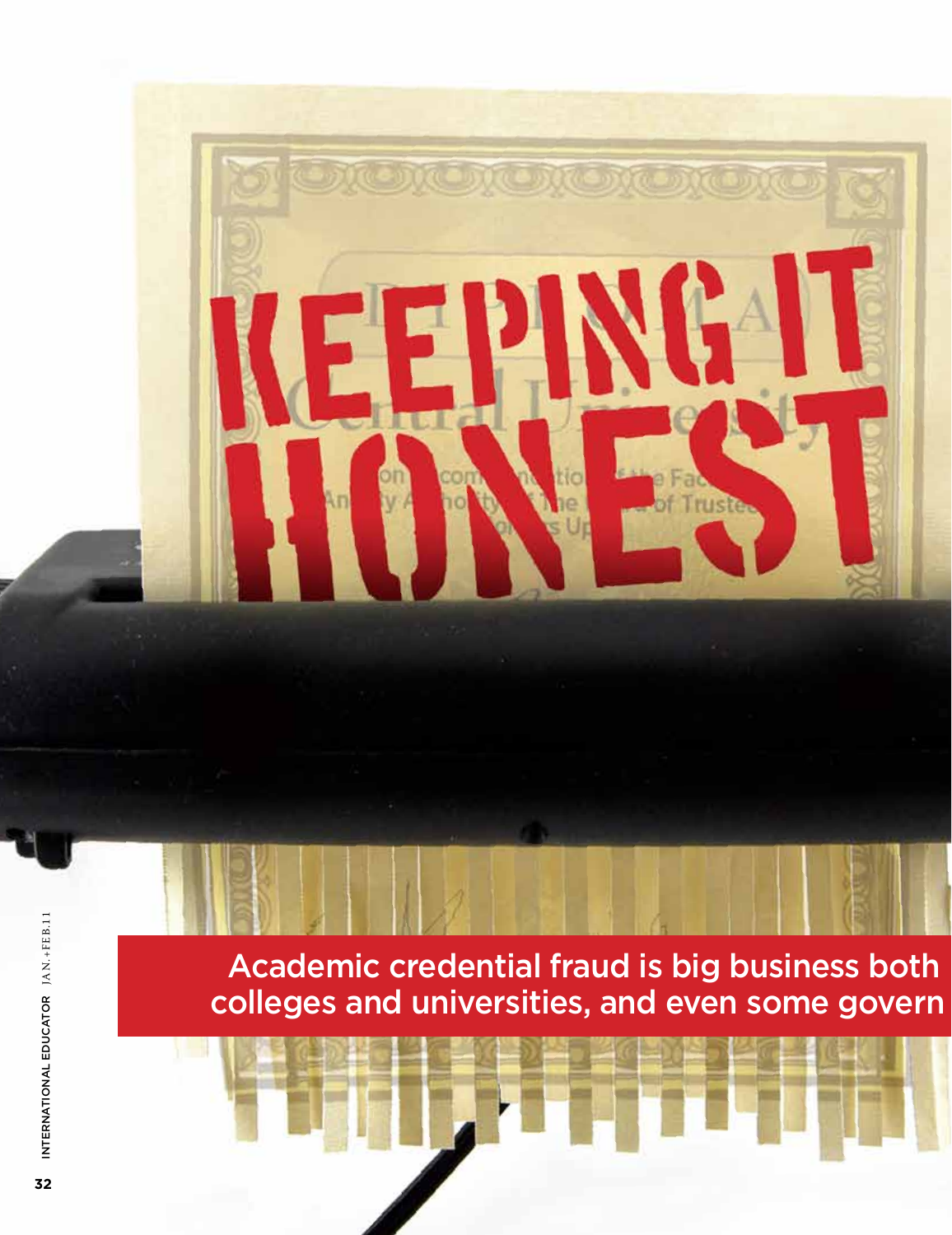

### **university's academic good name**

is a priceless asset not easily acquired. But, as Reverend Michael J. Sheeran, president of Denver-based Jesuit institution Regis University discovered, in a world of ever-expanding possibilities for enrollment fraud, it is an asset that can be easily compromised.

From roughly 1999 through 2005, a seller of bogus degrees, or diploma mill, used a similar name,

St. Regis University, that tarnished Regis University's reputation. At first, Sheeran says that he and others at the university largely treated St. Regis as a nuisance unworthy of serious attention.

Then things changed.

"Eventually, we found out that the impact was fairly significant," Sheeran says. "We'd get responses from potential students where the person would say, 'I've checked various programs online and the one you offer is the one I want. But I've decided not to apply to you because I don't want to spend the rest of my career explaining to every boss I have that I have a legitimate degree from you.' That was three years into the process of our trying to nail these people."

Unlike many other schools confronting such incidents, Sheeran took action and brought a lawsuit that led to a court order preventing the perpetrators from using the Regis name in their online presence. In addition, a variety of federal agencies, including federal prosecutors, succeeded in building a case against the perpetrators and securing convictions resulting in significant jail terms.

## domestically and internationally, but evaluators, ments, are taking clear steps to stop it in its tracks.



**B y D a v i d Tobenk i n**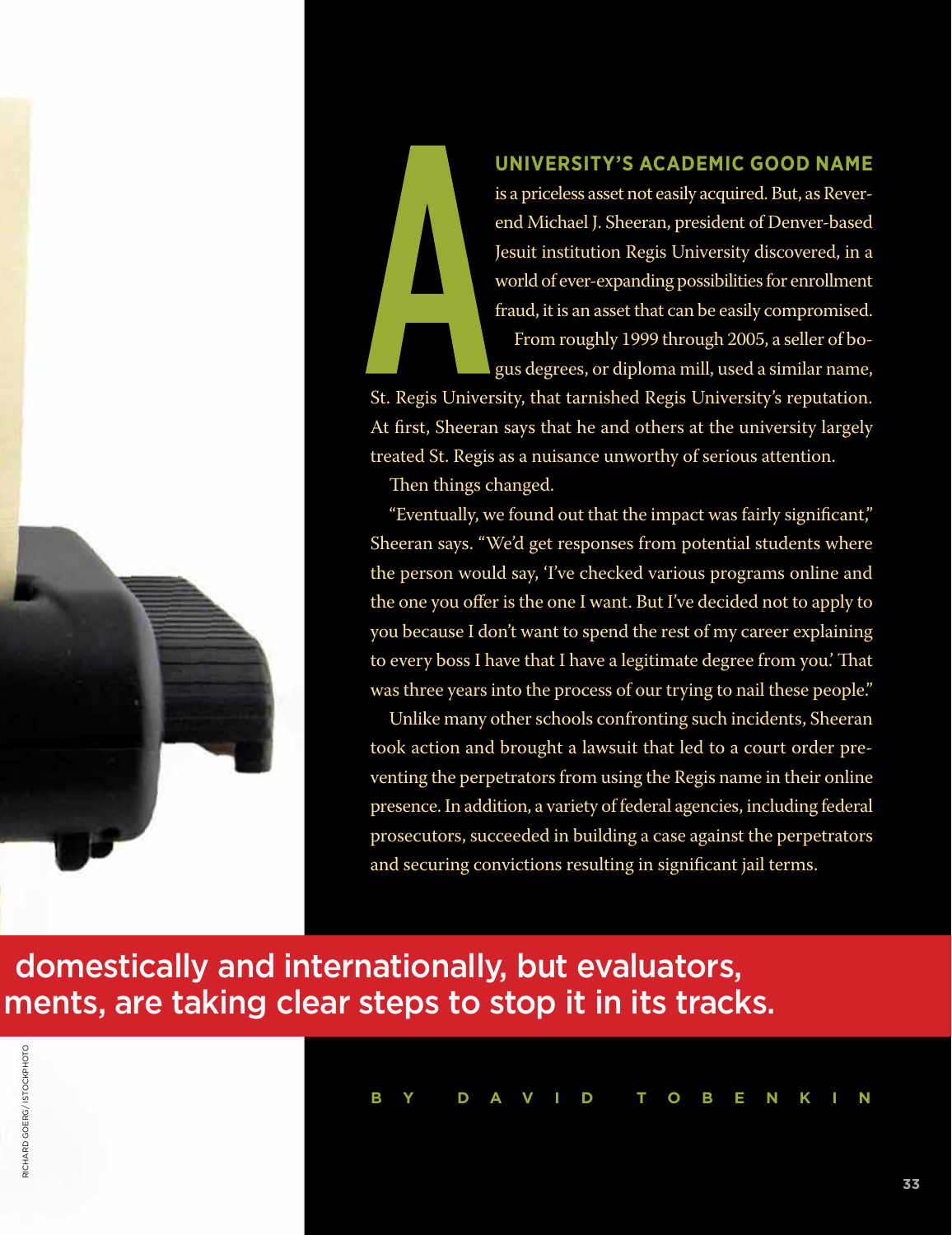The St. Regis prosecution is an example of success in pursuing and rooting out enrollment fraud, a long-time Achilles heel in enrollment efforts, both international and domestic. Educators say that while many challenges remain, there are some positive developments in combating such fraud:

- More states in the United States, are passing statutes that will facilitate prosecution of fraudulent credential sellers and users.
- Federal legislation has been introduced that could facilitate a greater federal role in combating fraud.
- Many regions of the world with poor record keeping of enrollment documents have improved their efforts, resulting in databases that can be used by admissions officers to ensure the validity of submitted documents.
- The United Nations is creating an international database that will provide a common international higher education portal to help ease determination of valid educational programs.

■ Some countries are increasing enforcement efforts. One is Australia. On July 12, 2010, the Australian Department of Immigration and Citizenship (DIAC) reported the first criminal conviction in Australia arising from an investigation into a large-scale fraud allegedly involving a college and large numbers of students using false qualifications to obtain permanent residence.

Shao Wen Yin, a former student at the now-defunct Sydney International College of Business (SICB), was found guilty on two counts of supplying false documents for two educational qualifications, including one in hospitality (commercial cookery), from the college with intent to fraudulently obtain an Australian permanent resident visa. He was sentenced to 200 hours of community service. Four additional arrest warrants related to the fraud also have been issued.

"This conviction sends a clear warning that the department will pursue the prosecution of people at all levels of organized scams, whether they operate educational institutions, people who provide migration advice without being registered, or people gaining advantage from these practices," a DIAC spokesman said in a statement.



**There are several primary types of international enrollment fraud. First is doctoring or fabrication of documents from legitimate institutions. Another is of the diploma mill variety, passing off diplomas or transcripts purchased from bogus institutions. A close cousin is representing as educationally significant summer or semester programs that are little more than vacations.** 

"That is encouraging," says George Brown, group academic director for Sydney-based Australian private college owner Think: Education Group and author of a doctoral dissertation on the topic of credential fraud. "Government and educators must go out there and say we won't tolerate this."

#### **The Nature of the Problem**

There are several primary types of international enrollment fraud. First is doctoring or fabrication of documents from legitimate institutions. Another is of the diploma mill variety, passing off diplomas or transcripts purchased from bogus institutions. A close cousin is representing as educationally significant summer or semester programs that are little more than vacations.

"Fraud comes in various forms, such as commission or omission," says Robert Watkins, an assistant director of the Graduate and International Admissions Center at the University of Texas at Austin who has been scrutinizing admissions materials for fraud for the past 33 years. "We see it in different ways. Someone leaves off college experience from their postsecondary record. You aren't supposed to self-select what you report. That can happen from those who consciously try to omit records or also by those not trying to commit fraud. When you look at actual fraudulent documents, that's an area that's more worrisome."

At the other end of matters are sophisticated operations like St. Regis that involve diploma mills, forgers who create phony documents for a multiplicity of students, and, sometimes, government officials themselves.

"The biggest thing that comes to mind in enrollment fraud that we have dealt with is a ring in Nigeria—this was a nationwide thing," says Ted R. McKown II, associate director of the Office of International Affairs at Kent State University in Kent, Ohio. "We were seeing weird things where individuals were applying, would submit application fees with credit cards, and the credit card would have a British or German name but the application name was clearly Nigerian. We would process it. Then the credit card would bounce on it and university would get charged for it. We quickly shut that down. For a while, we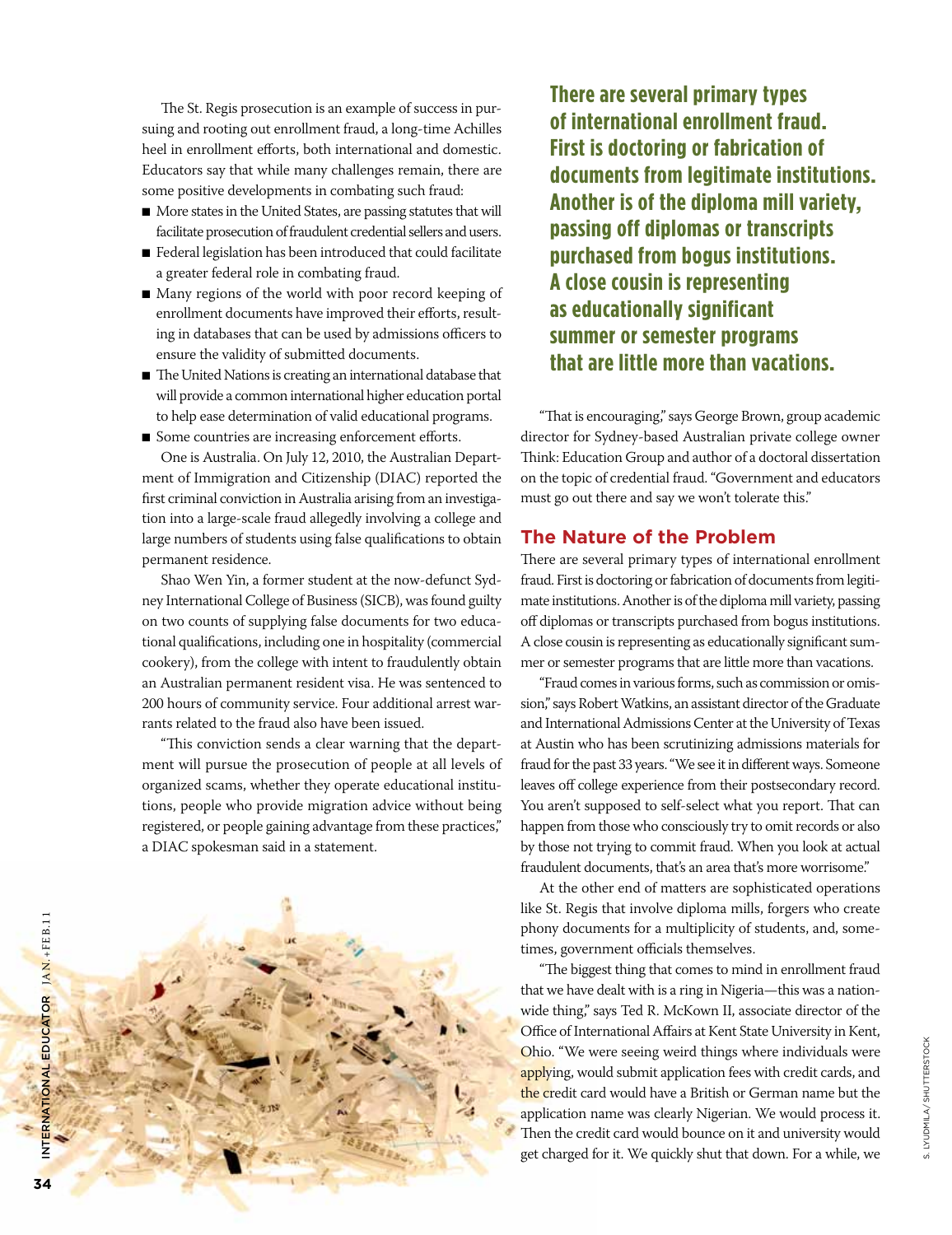wouldn't process Nigerian applications coming in. What we assumed was happening was someone in Nigeria was serving as a recruitment agent for the students. They were saying, 'give me the application and \$60 and I'll process your application using my credit card.' They'd send it to us and the guy was using a stolen credit card. We'd reply to student and they'd say 'this guy processed my application for me."

Even worse is any admissions officer's true nightmare: the inside job. "If people in the university itself are selling the official transcript paper and you have an inside job, then you are out of luck," says Mariam Assefa, executive director and chief executive officer of New York, NY-based World Education Services, a credential evaluation service. "Every so often there is a declaration by an institution that someone has been found to be doing that stuff. That person is sitting there until caught and you have no idea."

One recent example is a Philippines nursing college, says Josef Silny, founder and president of Josef Silny and Associates, a Miami, Florida-based credential evaluation service. "In October 2009, upon receiving an application from an applicant in Los Angeles who said she was studying in the Philippines, Audra Flanders, one of my foreign credential evaluators, asked how a person living in Los Angeles could be studying in the Philippines in a letter to the institution." Audra received confirmation from the university but had a gut feeling that it was not right. She contacted the commissioner of education in the Philippines and said she suspected that something was amiss. As it turns out there was fraud. The registrar who had left the nursing college, took official transcript stationery. He was marketing the ability to get an official transcript on the official paper. He also had an accomplice, still at the university, who responded to any questions about the transcripts. Audra contacted the president of the college and couldn't get a response. Only when she went to the education commissioner was action taken. Before that, her contacts went on for four to six months." Silny says that as far as he knows, no legal action was taken against the former registrar.

#### **The United States as a Nexus of Fraudulent Activity**

Significantly, the United States, which to date has lacked strong federal laws to combat the problem, has emerged as a delivery mechanism for global fraud, with by all accounts the most diploma mills located, or professing to be located, within its borders. Some states in particular, notably Hawaii and California, appear to be the largest fraud havens because they either lack regulatory regimes to prevent fraud or are not sufficiently aggressive in enforcing the laws and regulations that they have, says Alan Contreras, administrator of the Oregon Office of Degree Authorization, perhaps the most robust state antifraud agency in the United States.

# High-Tech Fraud Solutions

Some registrars are working toward high-tech solutions to establish the authenticity of electronic documents.

Stanford University Registrar Thomas Black in his current position and previously as registrar of the University of Chicago has aggressively pursued self-authenticating transcripts that incorporate PDF digital signature technology. With digitally signed records, the authentication wit the document remains within that document, wherever the document is. Processing the document requires only Internet access and Adobe Acrobat Reader.

The process is already well-established at the University of Chicago, with digital transcripts accounting for 25 percent of transcripts, or more than 10,000 transcripts, processed by the university annually, when he left for Stanford University in 2007, Black says.

Some schools and educational services are offering additional related services, such as expedited delivery. "Now [National] Student Clearinghouse is entering this business and they think they can reduce the costs to a dollar a transcript," Black says.

Black says Stanford will soon offer a new service:

"I'm working with a company, CollegeNET, on a fee-for-service program that would involve people posting transcripts while they apply in a way that ensures authenticity. When they submit their application, if a school has digitally signed up, we would have them post it right in. We are developing an admissions application with them. That will come next year."

#### Some countries are moving toward continuous verification and archiving of student records from primary through tertiary education, such as the Netherlands.

In the Netherlands, Dienst Uitvoering Onderwijs (DUO), the executive agency of the Netherlands ministry of Education, Culture and Science, has archived students' data from primary education through tertiary education and has data on file for most students in the Dutch educational system, says Herman de Leeuw, an adviser on authenticity issues and falsifications for the Agency for International Educational Credential Recognition and Legalization, which is part of DUO. These archives have been digital since the late 1990s, with some exceptions, such as private schools, which do not have to provide their students' data to DUO, he says.

De Leeuw says that by 2012, DUO will provide a "DiplomaRegister" that can be consulted by students using their Digital ID (a national ID system). Students will be able to check their data in the DiplomaRegister and also can have the DiplomaRegister forward that student's data to third parties, such as higher education institutions and employers.

Another tool, DiplomaBank, is a DUO database that verifies foreign original credentials against reference records of highquality scanned images of foreign diplomas, with shots of typical characteristics plus technical descriptions of the document.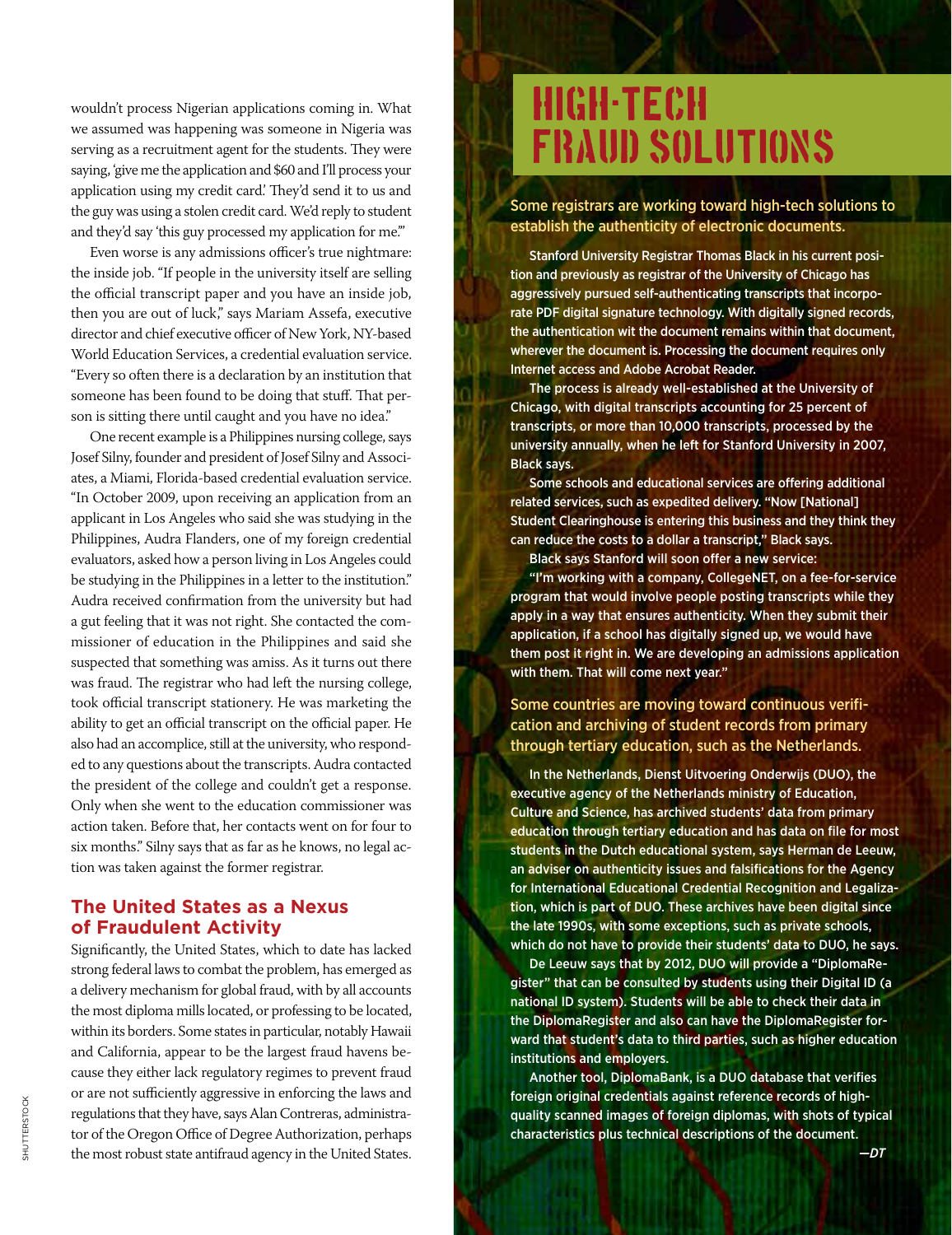In a globalized education market, that becomes a problem for foreign institutions.

"In Sweden, we have seen roughly 195 cases of degrees from problematic universities from 1999 to the present and more than half of the cases we have seen are diploma mills from U.S. institutions or that claim to be from a U.S. university," says Erik Johansson, a credential evaluator of foreign credentials for the Swedish labor market and an adviser on credentialing to the Swedish higher education community. "The message I would give is that we would welcome some U.S. federal interest in these matters. This does concern the U.S. as well."

In perhaps its most serious form, fraud is used to gain admittance to professions such as nursing and medicine or to provide bogus degrees apparently from legitimate professional instruction programs.

## **The prevalence of fraud remains unclear. Few statistics are kept, including by national associations, and many numbers floated tend to be guesstimates.**

In June 2009, for example, a Dearborn, Michigan, resident, Nazeer Hamadneh, was sentenced to two years in U.S. federal prison for submitting phony college transcripts to universities in order to get bogus transfer credits for students to gain admission to graduate and medical school programs in the Caribbean and Belize, and for helping foreign students obtain U.S. student visas based on false documents.

"Fraud undermines the credibility of legitimate institutions," says Judith Eaton, president of the Washington, D.C.-based Council for Higher Education Accreditation. "The worst thing is when they offer fraudulent degrees in the helping professions [such as medicine]. They are getting hired because they claim to have skills that they don't have and the public is endangered. Also, international students are being used. They are spending perfectly good money for degrees that turn out to be fraudulent. It undermines the legitimate educational establishment, endangers the public, and harms students trying to get an education."

#### **Few Reliable Statistics**

The prevalence of fraud remains unclear. Few statistics are kept, including by national associations, and many numbers floated tend to be guesstimates. In part, that reflects the fact that designating conduct as fraud involves an often subjective determination of intent to deceive. Most institutions take action before making that determination by simply barring admission to students with questionable documents. Rarely is legal action taken.

"We don't know how many altered documents are presented to colleges and universities," says Dale Gough, director of international education services at the Washington, D.C. based American Association of Collegiate Registrars and Admissions Officers (AACRAO). "We hear estimates of five to 10 percent but no one does verifications. Therefore, when we talk about how many international students present fraudulent credentials, I don't know if it is any greater than in the past or if there are more international fraudulent credentials than domestic ones."

 George Gollin, a University of Illinois physics professor who has investigated diploma mill frauds such as that of St. Regis, says that based on his research, he estimates that 200,000 academic degrees are sold by illegal degree providers in the United States each year. Contreras says that there was an initial increase in the amount of illegal credential activity in the 1990s and in the subsequent past decade as online education and Internet-based enrollment became more prevalent, but it is not clear now whether that trend is continuing.

"The main patterns I tend to see are geographic," says Contreras. "There are certain regions of the world that tend to be havens for bad actors. In Africa, most of the problems are in Western and Central Africa. There are more problems in Pakistan than any other country in that region. Also in the United Arab Emirates. There are also more problems in the Caribbean than anywhere else in that hemisphere. In the United States, there are more cases in California and Hawaii."

The growth of online and branch campuses contribute to the problem, says Contreras: "Branch campuses of universities 3,000 miles away are generally less well managed than home institutions. Most of the problems that I see happen are with overseas campuses of U.S. providers, not with people inside the United States." Contreras says a problem in such circumstances is that foreign governments generally ignore credentialing requirements for such foreign operations.

While diplomas and transcripts are primary targets for perpetrators of fraud, another area of fraud is falsified financial documents, most often bank statements.

Stung by such frauds in financial documentation, some schools are increasing tuition deposits to several thousand dollars, while others are increasing application fees to a few hundred dollars to filter out students who are not likely to qualify for a student visa, says Cheryl Darrup-Boychuck, chief international education officer for USJournal.com, LLC, which assists colleges, universities, and language programs to generate inquiries and promotional materials for foreign students to attend U.S. institutions. Most of the world's top host countries require that prospective international students prove they have sufficient funds to cover tuition and living expenses so they do not become a burden to domestic resources. Darrup-Boychuck notes, for example, that Australia in January 2010 increased its minimum level for evidence of funds from 12,000 Australian dollars to 18,000 Australian dollars.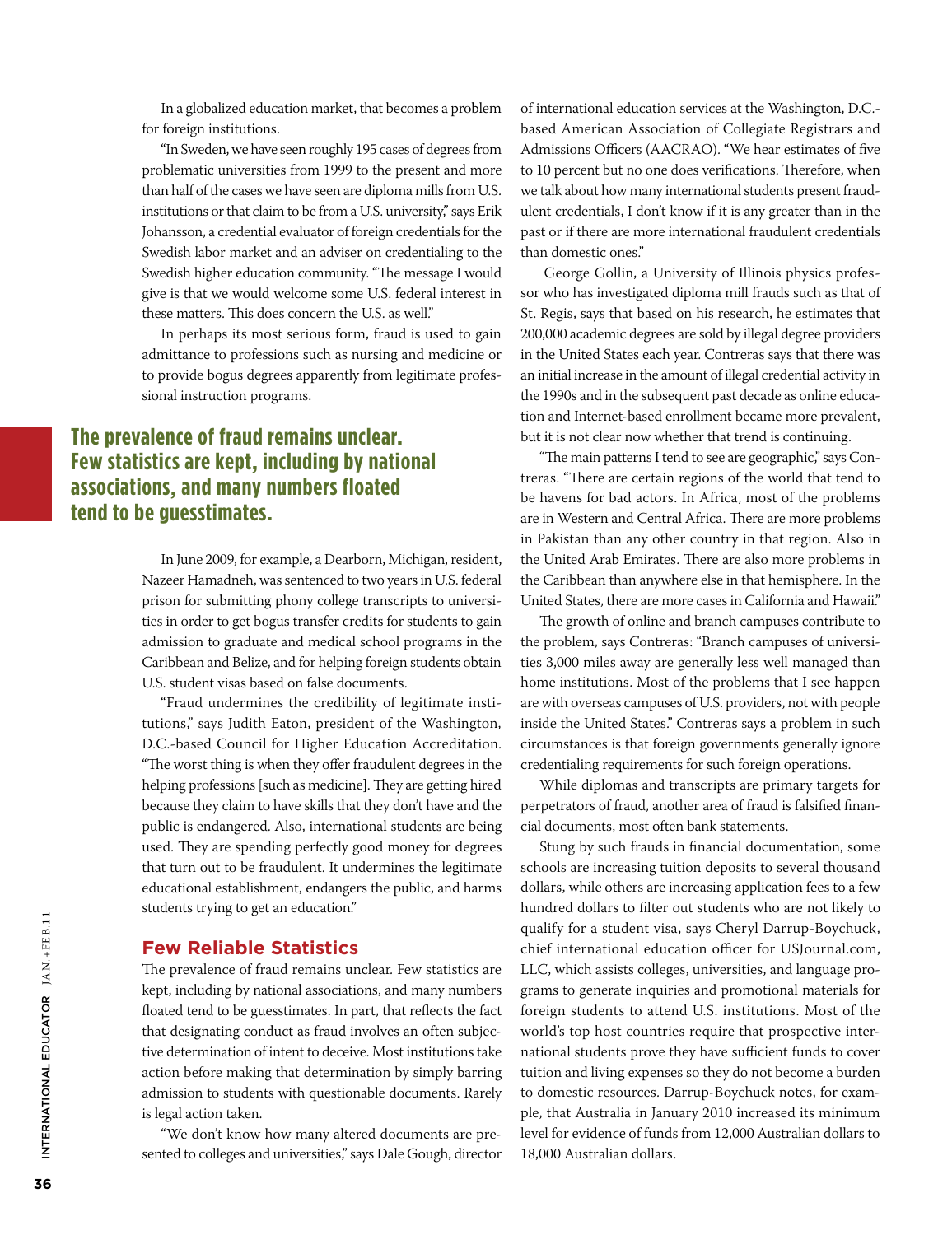#### **Solutions in Sight**

Divergent approaches taken by similar governmental institutions within North America, within different U.S. states, and within Scandinavia provide apt examples of how attention to combating fraud can make all the difference in fighting international enrollment fraud.

Lack of a central authority can provide a ripe opportunity for forum shopping by fraud perpetrators. The United States bears the dubious honor of being the diploma mill fraud capital of the world. In part, this is because it is a federal system where states have primary jurisdiction over education. Like water seeking its lowest level, fraud flows to the states with weakest regulatory structures or enforcement efforts.

Observers say that Oregon is the high-water mark for state enforcement efforts. Under Oregon law, falsifying educational documents in the state is a criminal violation and a form of civil fraud and Contreras has a mandate to enforce those laws. That differs from many other states that have state fraud code provisions under which diploma mills and the like theoretically could be charged, but that lack key definitions that would greatly ease enforcement efforts.

## **Lack of a central authority can provide a ripe opportunity for forum shopping by fraud perpetrators. The United States bears the dubious honor of being the diploma mill fraud capital of the world.**

Enforcement is also more aggressive in Oregon than in most states, Contreras says. "In any of those other states, if a degree is false, they are enforced occasionally," Contreras says. "In Oregon, we send cease and desist letters giving them 30 days to agree to never again use this degree in the state again. They almost always agree. In my office, I get a dozen serious cases a year that get a serious cease and desist letter. In the St. Regis case, we had 24 Oregon residents who bought St. Regis degrees. We sent cease and desist letters to all of them."

Some states are improving their efforts to fight fraud, Contreras says. "When I took this job 11 years ago, there were only two states where there were laws on the books making it illegal to use unaccredited credentials and now there are 12 states," he says. "It's a big difference when big states like Illinois, Texas, Missouri, and, as of last year, Virginia, say it's illegal to use these bogus credentials, which was not true six years ago. I think the state efforts underway to deal with the use of fake degrees are improving."

The challenges at the federal level remain greater. The U.S. Department of Education and the Federal Trade Commission, the federal agencies most proximate to educational fraud issues, have not been major factors in combating fraud in recent years.

The Department of Education has no regulatory authority over schools that do not participate in its programs, according to a spokesperson, though it does educate the public about different schools, ways to know if they are legitimate, and attributes to check like default rates, accreditation, and job placement rates. The DOE also maintains a Web site that lists accredited institutions so students and parents can check the list (available at www.ope.ed.gov/accreditation) as one way to make sure the schools they are considering are valid institutions.

In June 2010 the Department of Education proposed new rules that would require institutions receiving federal money to develop and follow procedures to determine the validity of students' high school diplomas if there is reason to believe that a diploma is not valid or was not obtained from an entity that provides secondary school education.

The Federal Trade Commission smashed diploma mills in the 1950s and 1960s, but has become less active in recent years, in part because its leadership has questioned whether the companies involved are committing actual fraud, as many students know the degrees they are purchasing are bogus. In addition, as with many states, no law at the federal level clearly defines key terms necessary to determine that diploma mill fraud has been committed and thereby facilitates enforcement.

That could change. In January 2010 legislators in the U.S. House of Representatives, including Timothy Bishop (D-N.Y.), Michael Castle (R-Del.), and Betty McCollum (D-Minn.), introduced a bipartisan bill, HR 4535, that includes a definition of an accreditation mill and directions to the FTC to address the problem.

As of October, the bill had been referred to a House committee but had not seen further action, says Kate Dickens, communications director for Castle. Eaton says that the Council for Higher Education Accreditation (CHEA) distributed a draft of the bill to state regulators encouraging them to use similar language in state laws.

In addition, in October 2010 Castle sent a letter to the House Education and Labor Committee Chairman, George Miller (D-Calif.) and the Education and Labor Committee Ranking Member, John Kline (R-Minn.), requesting a House Education and Labor Committee hearing to explore claims that a number of postsecondary institutions are recruiting homeless and other unqualified students to attend their schools to gain access to financial aid and grant money.

#### **A Study in Contrasts**

While the description above may suggest that the U.S. federal government may render it particularly susceptible to fraud, others would point to the United States' neighbor to the north for the counterargument that states in a federation can effectively fight fraud.

Canadian provinces and territories have incorporated within their postsecondary education laws measures that allow for rapid and effective enforcement against diploma mills, says Yves Beaudin, national coordinator at the Canadian Information Centre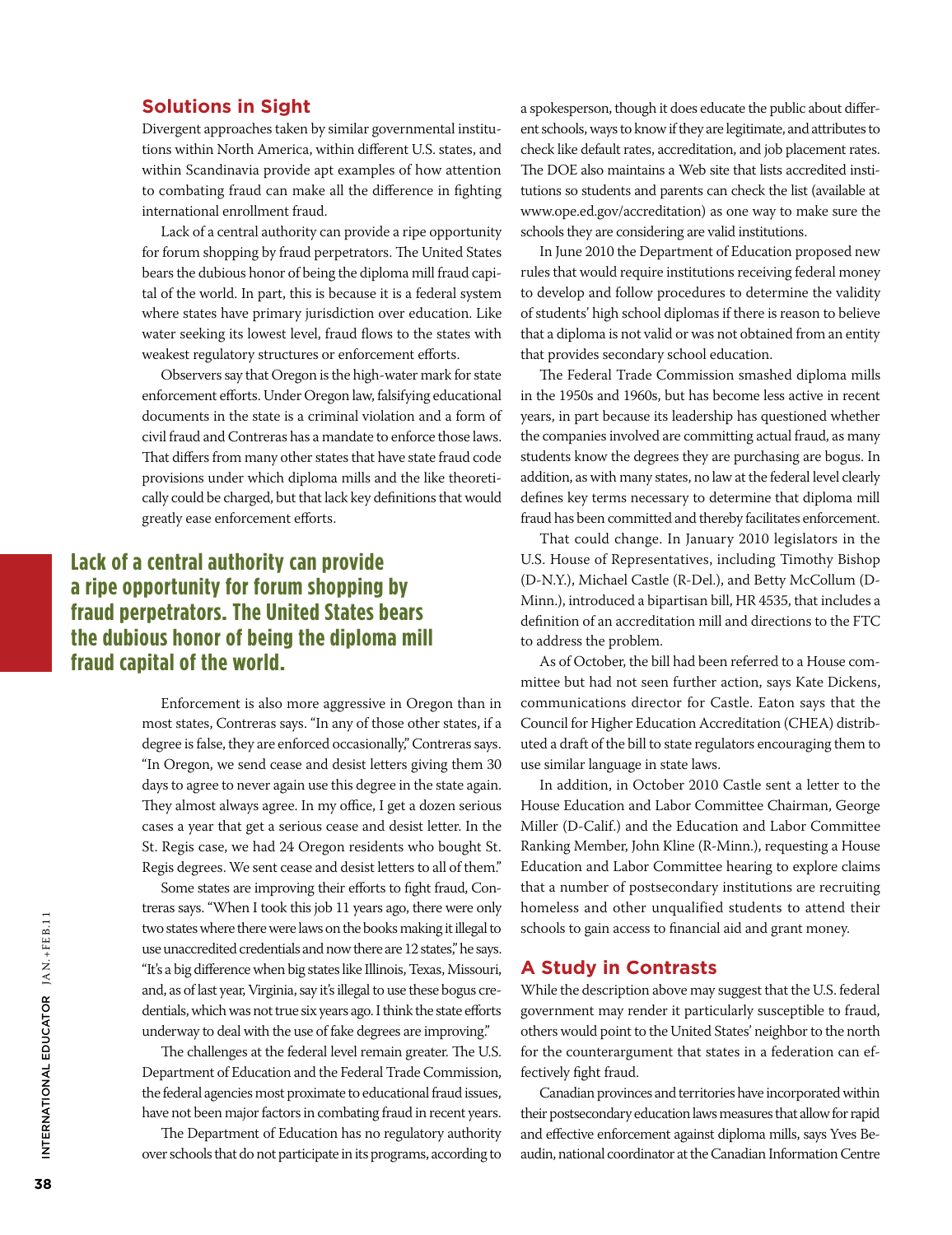for International Credentials (CICIC) at the Council of Ministers of Education, Canada (CMEC), a corporation of the ministers of education of the 10 Canadian provinces and three territories.

"We have a good system where legislation in each province protects the words 'university,' 'bachelor's,' 'master's' and 'PhD' degrees, " Beaudin says. "As soon as an institution uses such terms inappropriately, the province closes it down. We have very few diploma mills operating within Canada, compared to other countries, especially the United States."

A similar story of contrasts has played out in Scandinavia, says Swedish credential evaluator Johansson.

 Johansson notes that Sweden and Norway are Scandinavian neighbors with many cultural, social, and economic commonalities. There is, however, a significant legislative difference that he says results in divergent records in preventing fraud. In Norway, there are strong laws that prohibit the use of terms like 'university' and 'college' by any but institutions authorized by the ministry of education. That has kept fraudulent operators away. In contrast, in Sweden, the government has yet to pass any such laws. Recently, Sweden suffered from the presence of two diploma mills operating out of its territory for the first time, he notes.

## **Some institutions are turning to higher technology computer-based techniques to combat fraud by ensuring the integrity of documents submitted to institutions.**

#### **Efforts to Combat the Problem**

In the United States, in addition to state and federal legislative efforts described above, a number of efforts to combat diploma mill fraud are underway. Many are centered around the creation of "positive" databases of reputable institutions to trust or blacklists of problematic ones to scrutinize more carefully or avoid altogether.

In addition to the positive list of institutions maintained by the Department of Education described above, CHEA maintains a positive list of reputable accrediting bodies in the United States. The CHEA Database of Institutions and Programs Accredited by Recognized U.S. Accrediting Organizations (available at www.chea.org/search/default.asp) contains contact information for more than 7,600 accredited degree-granting and nondegree-granting institutions and more than 18,700 programs accredited by U.S. accrediting organizations that have been recognized either by CHEA or the Department of Education, or both.

UNESCO is developing a Web site with collections of information that countries provide about their higher education capacity and a positive list of legitimate institutions. This UNESCO Portal on Higher Education Institutions allows schools, students, and others to know if they are dealing with legitimate entities.

Contreras notes that his Oregon regulatory office maintains a list of unaccredited degree suppliers that may be problematic.<sup>1</sup>

Efforts to improve enrollment document verification are improving in a number of locations, including in critical countries such as China and India, where a large proportion of students bound for institutions in developed countries originate from, says Contreras. China has already instituted a national registry that is praised by various university administrators as greatly increasing the reliability of educational records and the ease of obtaining them.

India, which has a decentralized, federal system of government similar to the United States, is also taking steps to develop a national registry. In May 2010, the federal Ministry of Human Resource Development appointed a task force to establish a national online database of academic qualifications that would allow eased verification of students in graduate, postgraduate, and professional programs. This task force drafted legislation to create a National Academic Depository to facilitate the digitization of academic records to fight fraud, which was included in a bill that was introduced in the winter 2010 session (spanning from November–December 2010) of Indian Parliament.

While determining the authenticity of credentials in less-developed regions can be problematic, some registrars note that just because an institution is located in a developing country does not mean that it or its national government is incapable or unwilling to fight fraud. Even relatively less-developed educational systems can come up with effective antifraud systems, says Aimee Thostenson, assistant director of international admissions at St. Catherine University in St. Paul, Minnesota.

A good example, Thostenson says, is the Nigerian and Ghanaian West African Examination Council (WAEC) scratch card systems. Under those online systems, students and institutions can purchase a scratch card. With the scratch card, they can go on the respective WAEC Web site, enter the student information, the scratch card number and PIN, and find out their exam results.

"By comparing the exam results on file with what is in the online WAEC system, you can see if the information matches. We have caught several fraudulent documents that way," says Thostenson. "Maybe they thought we wouldn't check. The only drawback is that it only goes back to 1990, and there aren't similar programs elsewhere. The system was created because West African educators had problems with fraud. So they took an active step to counteract it."

Some institutions are turning to higher technology computer-based techniques to combat fraud by ensuring the integrity of documents submitted to institutions.

Stanford University Registrar Thomas Black, in his current position and previously as registrar at the University of Chicago, has aggressively pursued self-authenticating transcripts that incorporate PDF digital signature technology. "What's different with digitally signed records is that the authentication